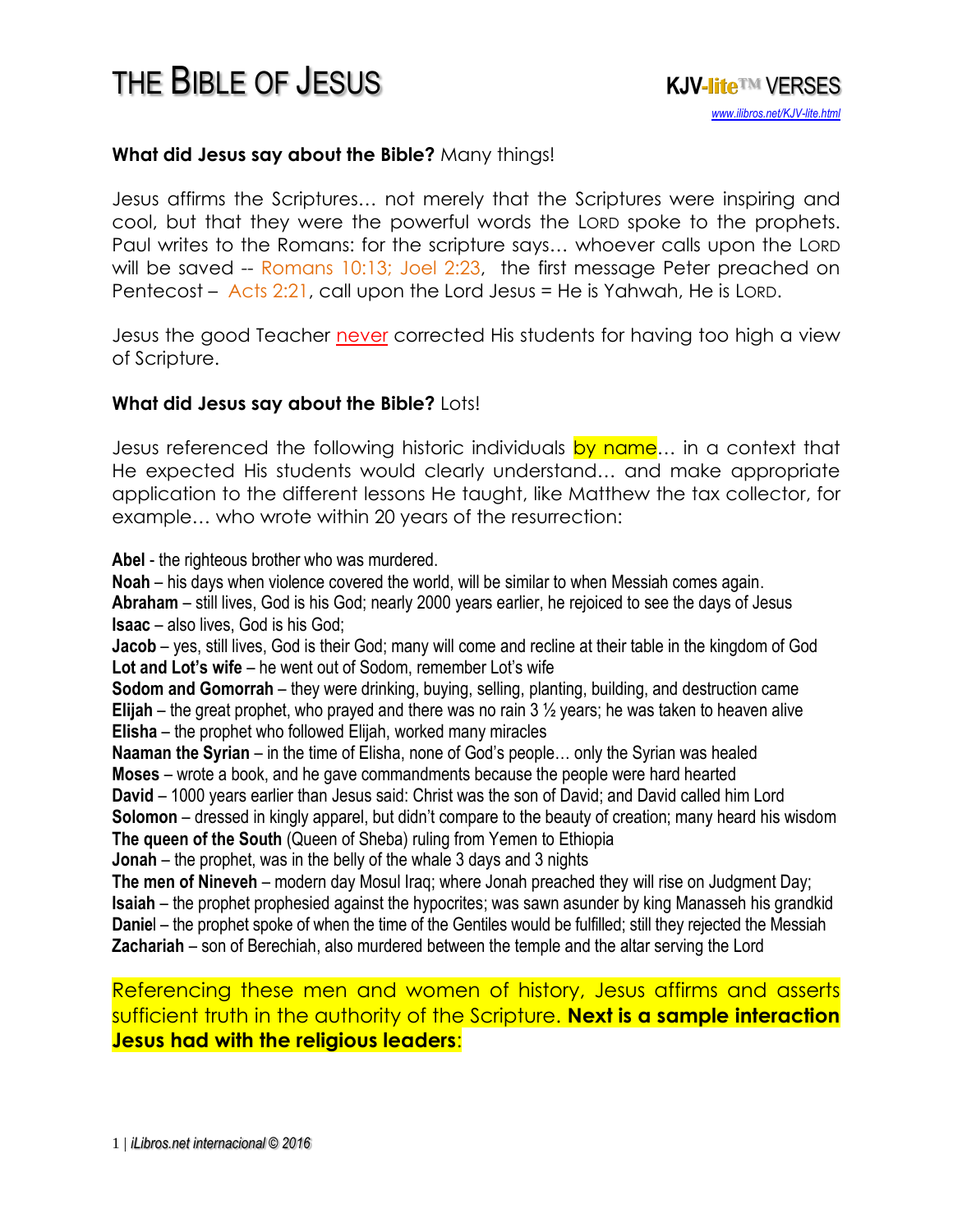

Jesus had announced to the religious leaders: He is the good Pastor, who gives His life for the sheep; He was not a hireling. And we read: the Jewish leaders took up stones again to stone Him. John 10

Jesus answered them, I showed you many good works from the Father, for which of them do you stone Me? The Jewish leaders answer Him, For a good work we do not stone You, but for blasphemy; and because You, being a man, make Yourself out to be God.

Jesus answered them, Is it not written in your Law, I said you are Gods? Jesus spoke directly, quoting from the Old Testament, in a way they understood. Jesus added: If He called them Gods, to whom the word of God came (and the Scripture cannot be broken) **it cannot be weakened or lessoned**. Jesus knew what the religious leaders knew: No word of the Scripture could be removed… because no false word had been given to it. The Scripture = the word of God; it is written based on what the Lord spoke.

### **What did Jesus say about the Bible?**

**6 different times** it is recorded Jesus asked the religious Pharisees... Have you not read? In other words, Jesus is implying Scripture has clarity; God's truth is fixed.

When the Pharisees saw it, they said to Him, Look, your disciples do what is not lawful on the Sabbath. But Jesus said to them, Have you not read what David did, when he was hungry? Have you not read in the Law, that on the Sabbath the priest in the temple break the Sabbath, and are innocent? Matthew 12:3-5.

Some Pharisees came to Him, testing Him, saying, Is it lawful for a man to divorce his wife for any cause at all? And He answered and said, Have you not read, He who created them from the beginning made them male and female. And said, For this cause a man will leave his father and mother, and will cleave to his wife; and the two will become one flesh? Matthew 19:3-5.

When the chief priest and scribes saw the wonderful things He had done, and the children who were crying out in the temple and saying, **Hosanna to the Son of David**, they became indignant, and said to Him, Do You hear what these children are saying? And Jesus who was not deaf said Yes; have you never read, Out of the mouth of infants and nursing babes You have prepared praise for Yourself? Matthew 21:15-16. The religious leaders had 1000 years to prepare for Messiah's fulfillment of **Psalm 8** and they completely missed the opportunity!

Jesus said to them, Did you never read The stone the builders rejected, this became the chief corner stone; this came about from the Lord, and it is marvelous in our eyes! Matthew 21:42.

But regarding the resurrection of the dead, have you not read that which was spoken to you by God, saying, I Am the God of Abraham, the God of Isaac, and the God of Jacob? He is not the God of the dead but of the living. Matthew 22:31-32.

He asked them, Have you never read what David did when he was in need...Mark 2:25.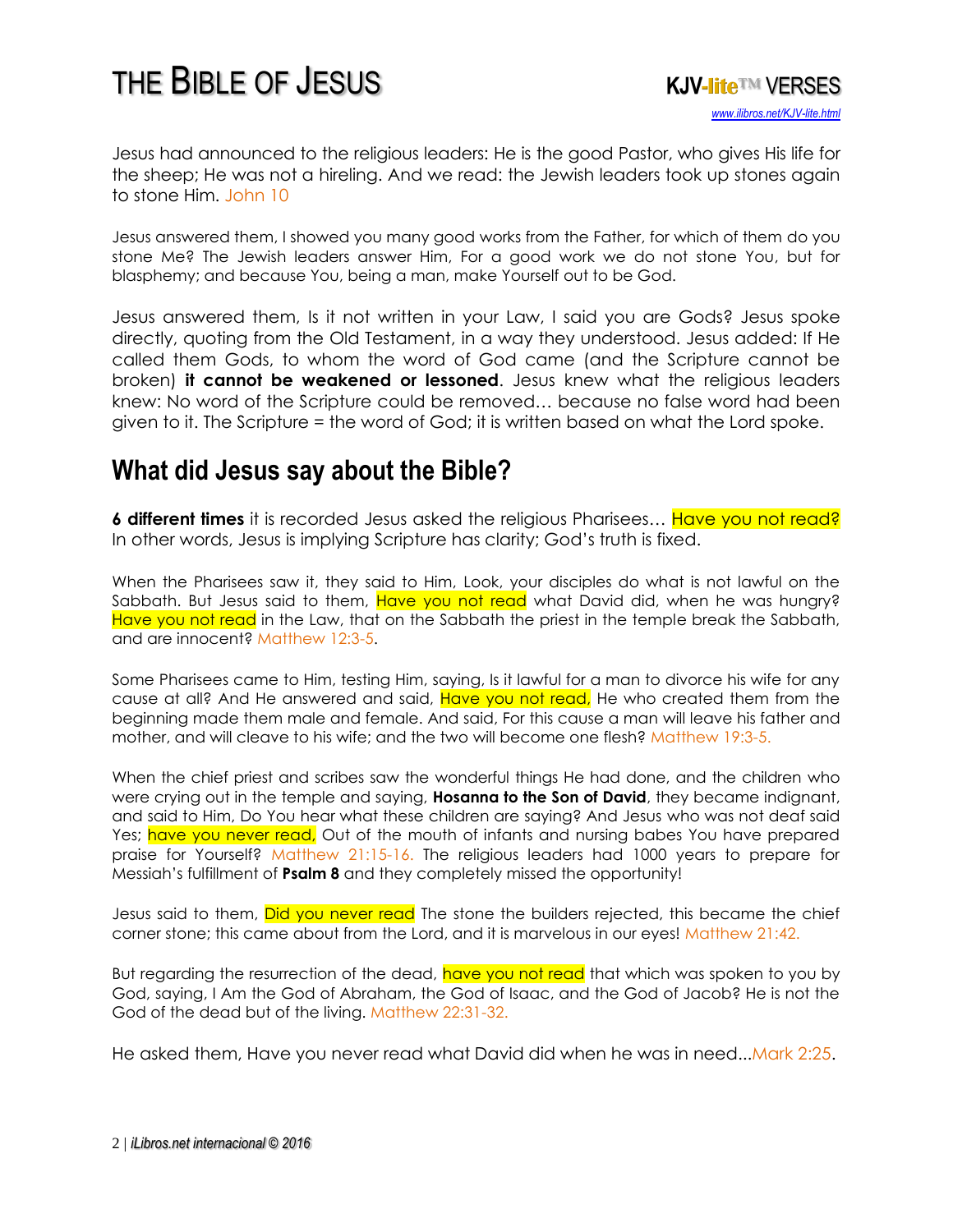**Have you not even read** this Scripture? Mark12:10.

But regarding the fact that the dead rise again, **have you not read** in the book of Moses, in the passage about the burning bush, how God spoke to him saying? Mark12:26.

**Have you not read** when David was hungry… and enter the house of God? Luke 6:3-4.

Not only **Matthew**, but also **Mark** who knew the disciples… and **Luke** who met and interviewed people sometime later… they all faithfully transcribed those heated debates the religious leaders had with Jesus.

#### **What did Jesus say about the Bible?**

**Jesus extensively quotes Old Testament passages**… in the gospels of Matthew, Mark, Luke and John.

The following are quotes and comments of Jesus, as well as Matthew's fewer quotes and comments about the Scripture found laced throughout the gospel of **MATTHEW**:

Now this was done that it might be fulfilled, spoken of the Lord by the prophet saying: A virgin will be with child, and will give birth to a son, and will call his name: Emmanuel, which means, God with us. Isa 7:14.

Man will not live by bread alone, but by every word that proceeds out of the mouth of God. Deut8:3.

You will not test the Lord your God. Deut6:16

You will worship the Lord your God and only serve Him. Deut6:13

Do not think I came to abolish the Law or the Prophets; I came to fulfill. For truly I say to you, until heaven and earth pass away, not the smallest letter or stroke will pass away from the Law, until all is accomplished.

Whoever annuls one of the least of these commandments, and so teaches others, will be called least in the kingdom of heaven; but whoever keeps and teaches them, he will be called great in the kingdom of heaven.

You will not murder. Ex20:13

You will not adulterate. Ex20:14.

Whoever divorces his wife, let him give her a certificate of dismissal. Deut21:1.

You will not make false vows, but will fulfill your vows to the Lord. Deut23:21.

For it is the city of the great King. Isa68:1.

An eye for an eye; and a tooth for a tooth.  $Ex21:24$ .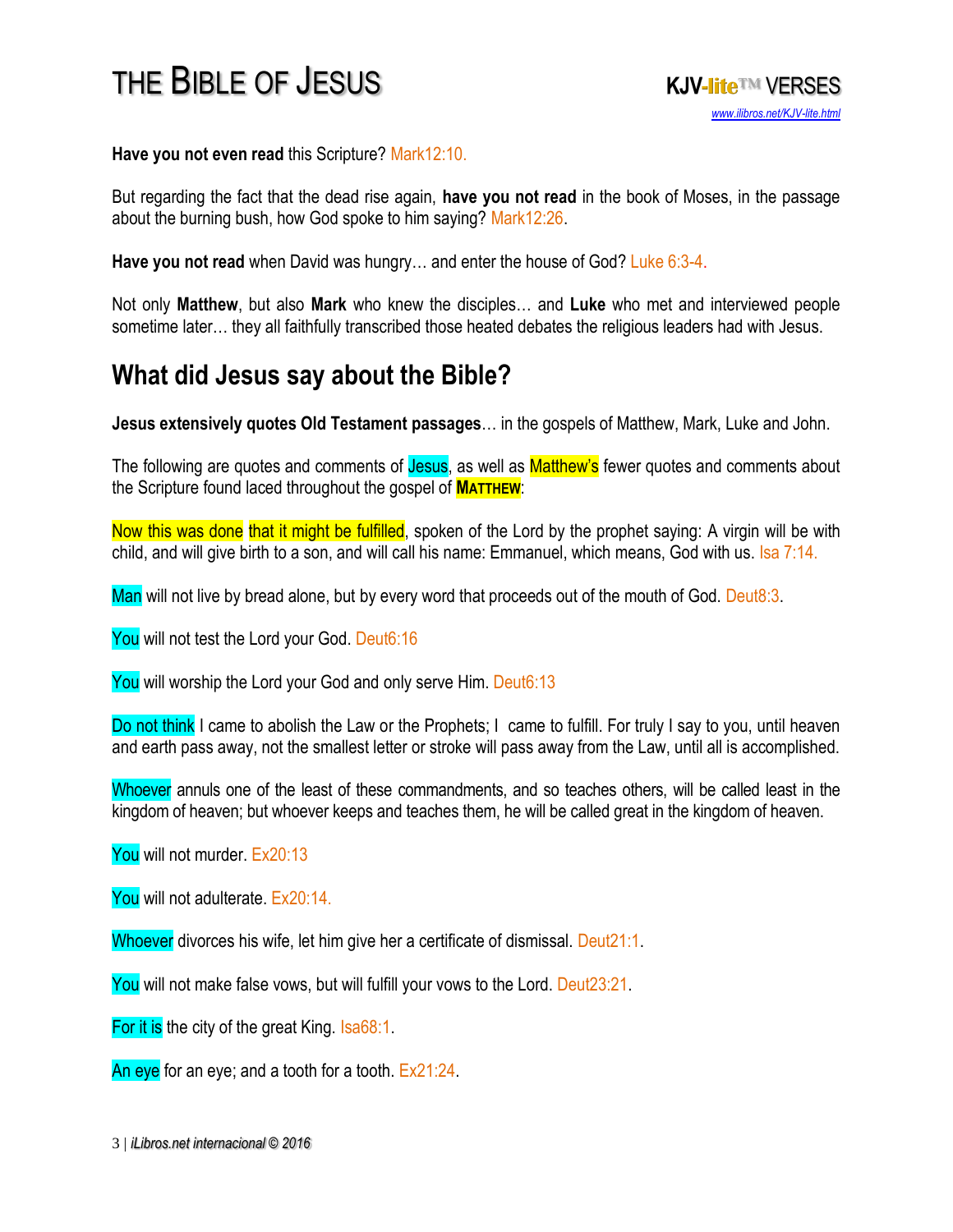

You will love your neighbor. Lev19:18.

That it might be fulfilled... He Himself took our infirmities, and carried away our diseases. Isa53:4.

The foxes have holes, the birds of the air have nests, but the Son of Man has nowhere to lay his head (only Daniel used this term that speaks to Messiah's earthly mission; used **30 times by Matthew**; a total of over 80 times in the New Testament. It's interesting, the high priests wanted to know if Jesus was the **Son of God**. Perhaps all their traditions cluttered their day and caused them not to know their bibles well)

**I desire compassion and not sacrifice. Hos6:6.** 

I came to set a man against his father, and a daughter against her mother, and a daughter-in-law against her mother-in-law; and a man's enemies will be the members of his household. Mic7:6.

The blind receive sight and the lame walk, the lepers are cleansed and the deaf hear, and the dead are raised up, and the poor have the gospel preached to them. Isa35:5; 61.

Behold I send My messenger before Your face, Who will prepare Your way before You. Mal3:1.

For all the prophets and the Law prophesied until John. And if you care to accept it, he himself is Elijah, who was to come.

Learn from Me, You will find rest for your souls. Jer6:16.

I desire compassion, and not a sacrifice. Hos6:6.

That what was spoken through Isaiah the prophet, might be fulfilled, saying, Behold, My Servant whom I have chosen; My Beloved in whom My soul is well-pleased; I will put My Spirit on Him, and He will proclaim justice to the Gentiles. He will not quarrel, nor cry out; Nor will anyone hear His voice in the streets. A battered reed He will not break off, And a smoldering wick He will not extinguish, Until He leads righteousness to victory. And in His name the Gentiles will hope. Isa.42:1-4.

For as Jonah was three days and three nights in the belly of the sea monster. Jonah1:17.

The prophecy of Isaiah is being fulfilled, which says, You will keep on hearing, but will not understand; and you will keep on seeing, but will not perceive; For the ear of this people has become dull, and with their ears they scarcely hear, and they have closed their eyes lest they should see with their eyes, and hear with their ears, and understand with their heart and return, and I should heal them. Isa6:9-10.

The birds of the air come and nest in its branches. Ps104:12.

All these things Jesus spoke… that what was spoken through the prophet might be fulfilled, saying, I will open My mouth in parables; I will utter things hidden since the foundation of the world. Ps.78:2.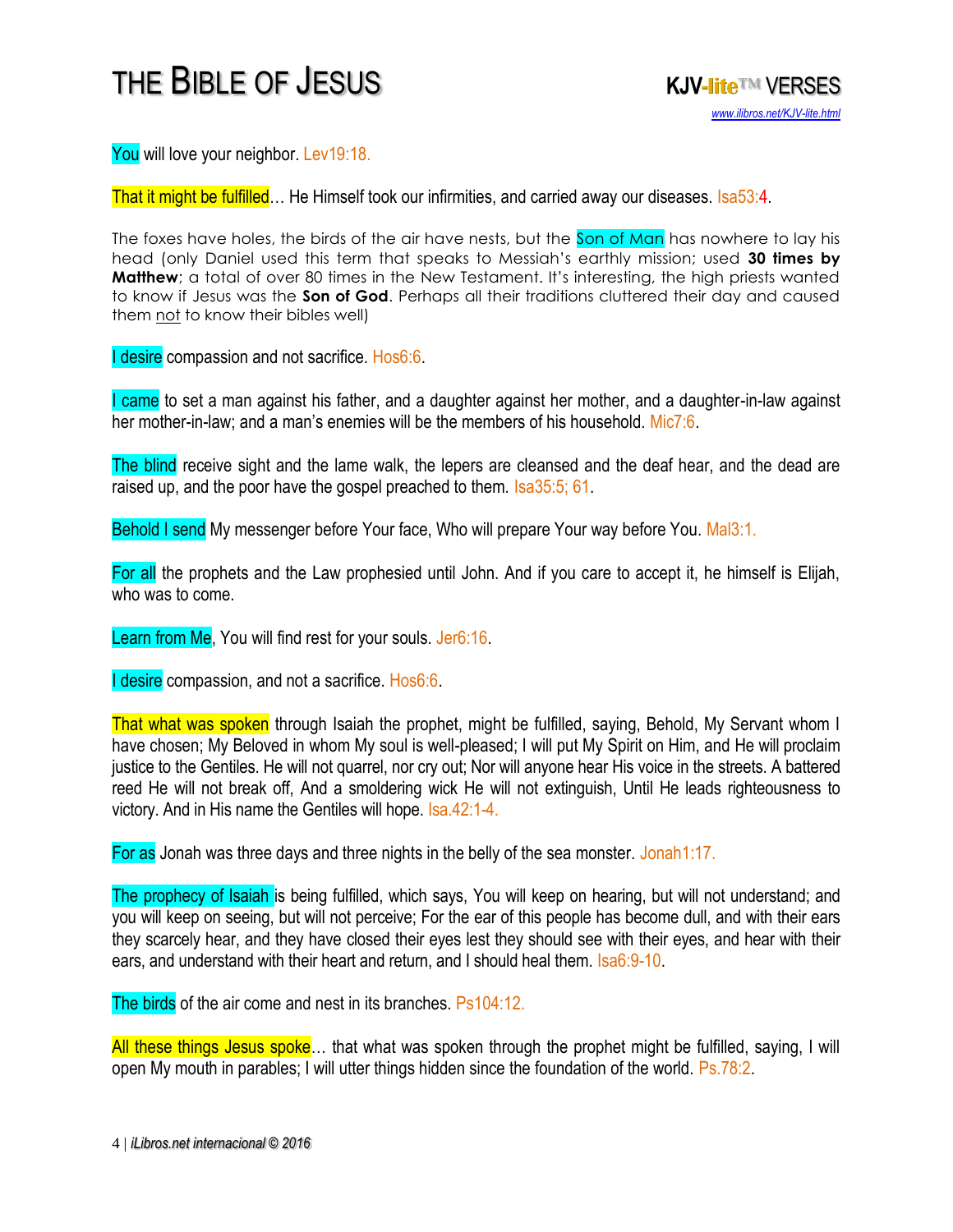

Then the righteous will shine forth as the sun. Dan.12:3.

Why do Your disciples transgress the traditions of the elders? And He answered, Why do you transgress the commandments of God by your traditions?

Honor your father and mother. Ex20:12.

He who speaks evil of father or mother, let him be put to death. Ex21:17.

Thus you invalidated the word of God for the sake of your tradition.

You hypocrites, rightly did Isaiah prophesy of you, This people honors Me with their lips, but their heart is far from me. In vain they worship Me, teaching as doctrines the manmade precepts of men. Is.29:13.

Then reward every one according to his deeds. Ps.62:12.

By the mouth of two or three witnesses every fact may be confirmed. Deut19:15.

They said to Him, Why did Moses command to give her a certificate and divorce her? Deut24:1-4.

You will not murder; you will not adulterate; you will not steal; you will not falsely accuse; Honor your father and mother; and love your neighbor as yourself. Ex.20:12-16.

For the kingdom of heaven is like a landowner who hires laborers for his vineyard: Isa.5:1.

This took place that what was spoken by the prophet be fulfilled, saying, Say to the daughter of Zion, Look, your King comes to you, Gentle, and mounted on a donkey, even on a colt, the foal of a beast of burden. Isa.62:11; Zech.9:9.

The multitudes crying out saying, Hosanna to the Son of David; Blessed is He who comes in the Name of the Lord; Hosanna in the highest. Ps.118:26

Jesus entered the temple and cast out all those who were buying and selling… and He said to them, It is written. My house will be called a house of prayer. Isa.56:7.

There was a landowner who planted a vineyard and put a wall around it and dug a wine press in it and built a tower. Isa.5:1.

Then the Pharisees went and counseled together how they could trap Him in what He said. And they sent their disciples saying, Teacher, we know that You are truthful and teach the way of God in truth and defer to no one; for You are not partial to any. Matt.22:15-16.

Sadducees questioned Him, saying, Teacher, Moses said, If a man dies, having no children, his brother as next of kin will marry his wife, and raise up an offspring to his brother. Deut25:5.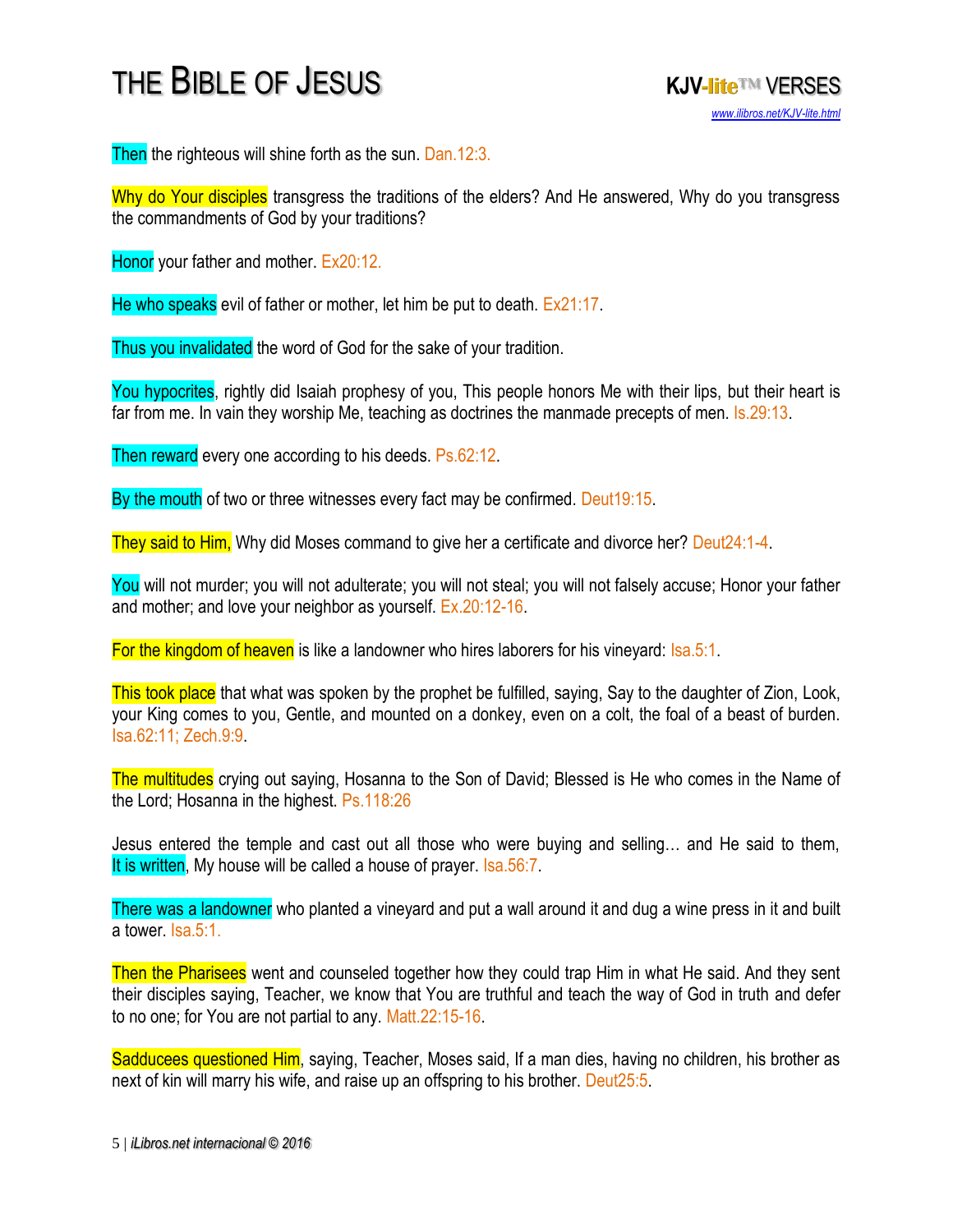You will love the Lord your God with all your heart, your soul, and your mind. Deut6:5.

You will love your neighbor as yourself. Lev19:18.

What do you think about the Christ / the Messiah? Whose Son is He?

Then how does David in the Spirit call him Lord, saying

The Lord said to my lord, Sit at My right hand, until I put Your enemies beneath Your feet? Ps.110:1.

The scribes and Pharisees have seated themselves in the chair of Moses; so all that they tell you (that Moses and the prophets taught), do and observe;

But do not do according to their deeds (their manmade traditions), for they say one thing, and do another.

For I say to you, from now on you will not see Me (anymore teaching in the temple) until you say: Blessed is He who comes in the Name of the Lord. Ps.118:26.

Therefore when you see the abomination of desolation which was spoken through Daniel the prophet, standing in the holy place (let the reader understand) (notice the word is not hieron / temple). Dan.9:27.

The sun will be darkened, and the moon will not give its light, and the stars will fall. Joel2:10.

The Son of Man coming on the clouds of the sky. Dan7:13.

A great trumpet and they will gather together. Ex.19:16.

Heaven and earth will pass away, but My words will not pass away.

But as the days of Noah... when he entered the ark...Gen.6:1-13.

Behold, the Bridegroom comes. Ps.19:5.

When the Son of Man comes in His glory, and all the angels with him. Dan 7:13-14:;26-27.

For it is written I will strike down the shepherd, and the sheep of the flock will be scattered. Zech13:7.

I sat daily with you teaching in the temple and you did not seize Me. But all this has taken place that the Scriptures of the prophets are fulfilled.

Are you the Christ? The Messiah?

You have said it yourself, I tell you, you will see the Son of Man sitting at the right hand of Power and coming on the clouds of heaven. Dan.7:13.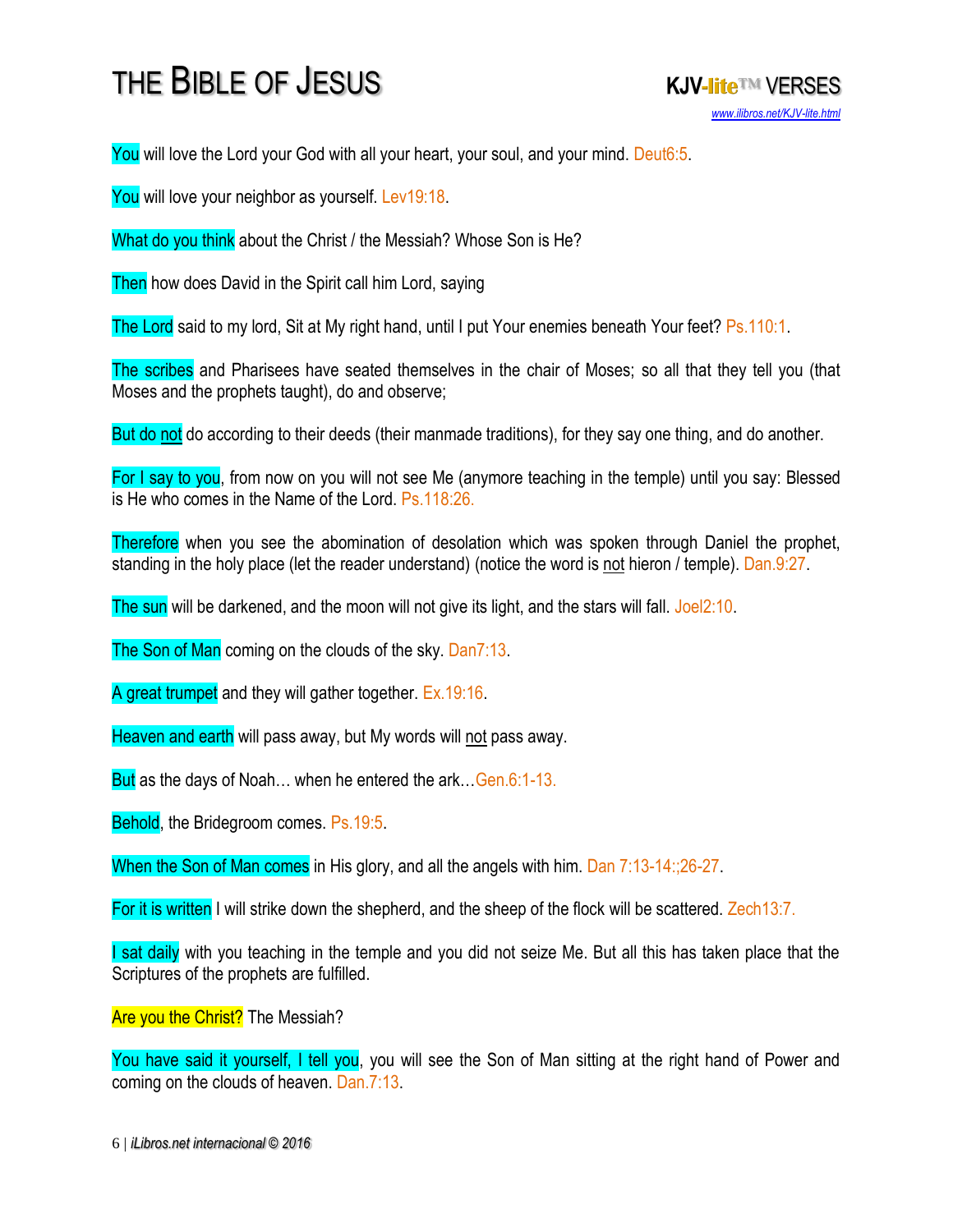

Then that which was spoken through Jeremiah the prophet was fulfilled, saying, And they took the thirty pieces of silver, the price of the one whose price had been set … and they gave them for the Potter's Field, as the Lord directed me. Jer,18:2,19:2.

The chief priests were mocking, saying, He trusts in God; let Him deliver now, if He takes pleasure in Him: Ps.22:8.

My God, My God, why had You forsaken Me? Ps.22:1.

And the tombs were opened; and many bodies of saints who had fallen asleep were raised; and coming out of the tombs **after His resurrection** they entered the holy city. Lev.23:15.

All authority is given to Me in heaven and in earth. Dan.7:13-14.

**Having heard what Matthew wrote about Jesus knowing and using the Old Testament, you can do the same with: Mark, Luke and John.**

#### **What did Jesus say about the Bible?** Learn it!

Every day; open your mind to it, take it to heart; teach it to a friend.

Old Testament included! **Because the Lord is still our Shepherd.**

You can light all the candles and sing all the happy songs in the world. But without the knowledge of God, Hosea told us: the people of God do not know what is going on. Knowledge is the information needed in order to act confidently. Dr. Dallas Willard said, if you know the house is on fire, it is your responsibility to share… so the people who need it will know what to do.

Dr. Gene Scott who graduated in the 1950s with his PhD from Stanford… who earned his PhD in 1 ½ years: faster than any student at Stanford till his time studying there. Dr. Scott heard all the arguments; he knew many brilliant scholars who had no biblical faith. Yet he boldly held, if the Word of God tells us Jonah swallowed a whale… then start there. Now, Dr. Scott always added: the Bible does not tell us that, but the point is taken.

The Eternal word became the Living word…

The Living word became the preached word...

The preached word became the received word...

The received word became the written word.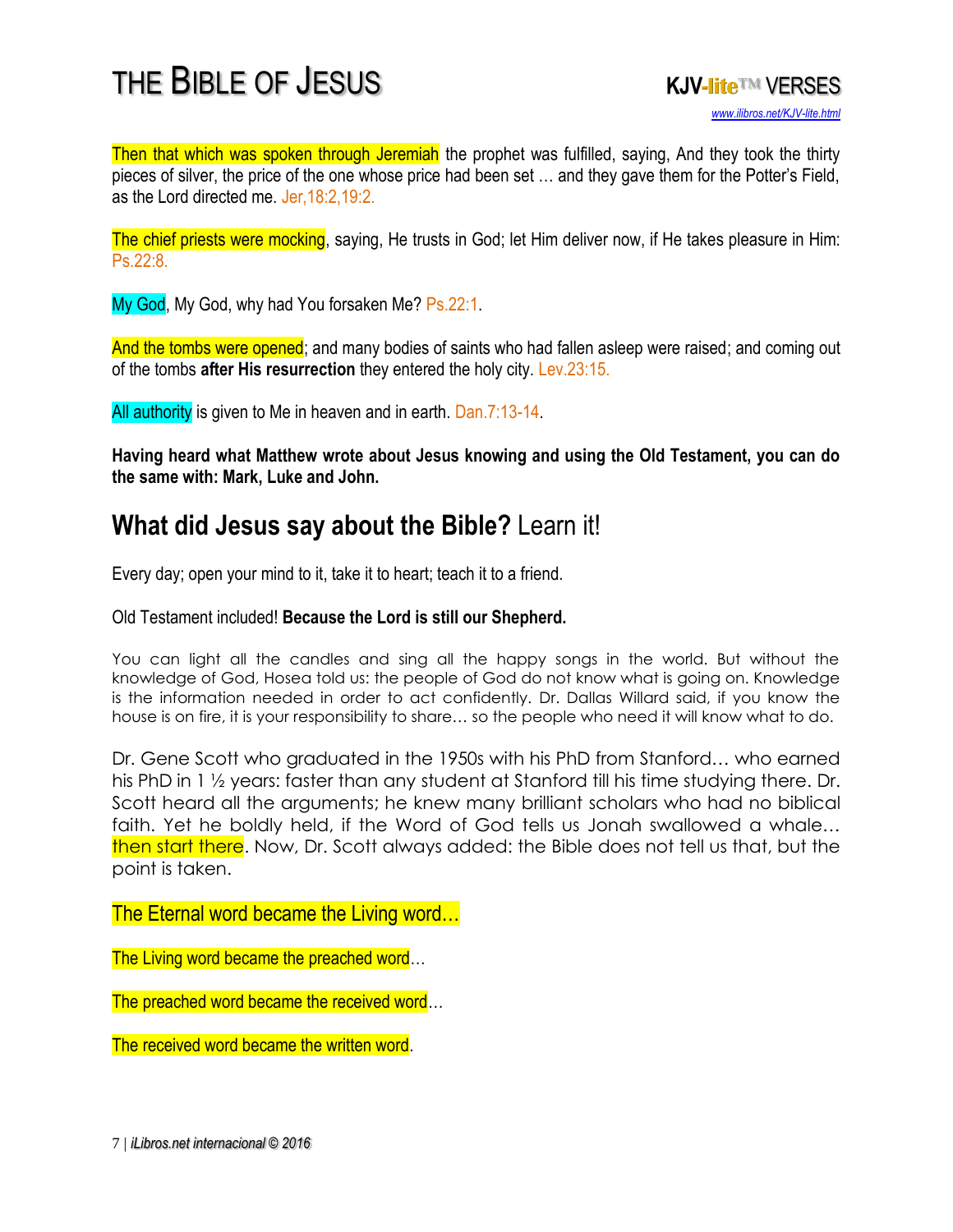#### And they ALL were willing to die for what He told them.

#### The night Jesus was betrayed, John writes:

Jesus said many things like : If it was not so, I would have told you. I Am the way, the truth, and the life.

If you love Me, you will keep – you will guard to protect My words. He who does **not** love Me, does **not**  keep My words: and the word that you hear is not mine, but My Father's who sent Me. John 14.

I have made known Your name to those you gave Me out of the world… and they kept Your word. For I have given them Your words that You gave Me, and they received them, and know I came from You.

Father... Sanctify them in Your word; Your word is truth. John 17.

**The Bible of Jesus is the Word of God – still the NUMBER One best seller Book in the world every year...** since the printing press in 1400s… with no other top 10 books combined in competition; and it speaks with all the certainty our minds and hearts need… in order to live on the high road of life in a world fast preferring the low life. The Word of God speaks lessons of the heart… lessons that do not reach to the heartless. And isn't it interesting? Not one university graduate program… now days steeped in science and research can make that same claim; public education is over-populated by people teaching children whatever. That's why dropout rates are so massively high.

If Jesus sounded like most university professors and public-school teachers… and definitely higher-critics of biblical criticism… then what Jesus started 2000 years ago… would have died out by the time Rome marched into Jerusalem 40 years later. By the way, 95% of my High School kids in South Central L.A. graduated on time, every year, many going on to the major universities in the country.

So shut off the TV; don't believe all the advertisements!

And pick up a Bible and enjoy:

How sweet are Your words to my taste! sweeter than honey to my mouth. Your word is a lamp to my feet; and a light to my path. Psalm 119:103. Learn that 3,000-year-old song and sing it every day!

Your words I found, and I ate them; and Your word became for me a joy and rejoicing, for I am called by the Name of the Lord God of hosts. Jeremiah 15:16. Jeremiah wasn't an angry, odious critic; he was part of God's adopted family.

Don't worry about the higher critics; they are the pathetic product of the endless counter-reformations since great men and women boldly proclaimed the Word of God without fear. When were the chicken bleeps appointed their assignment? Why don't they used their devious skills equally on all other sacred texts like the Quran, the Vedas, the Sutras or the Talmud of the world religions? With the same inquisitor zeal, they creatively try to destroy confidence in the Word of God.